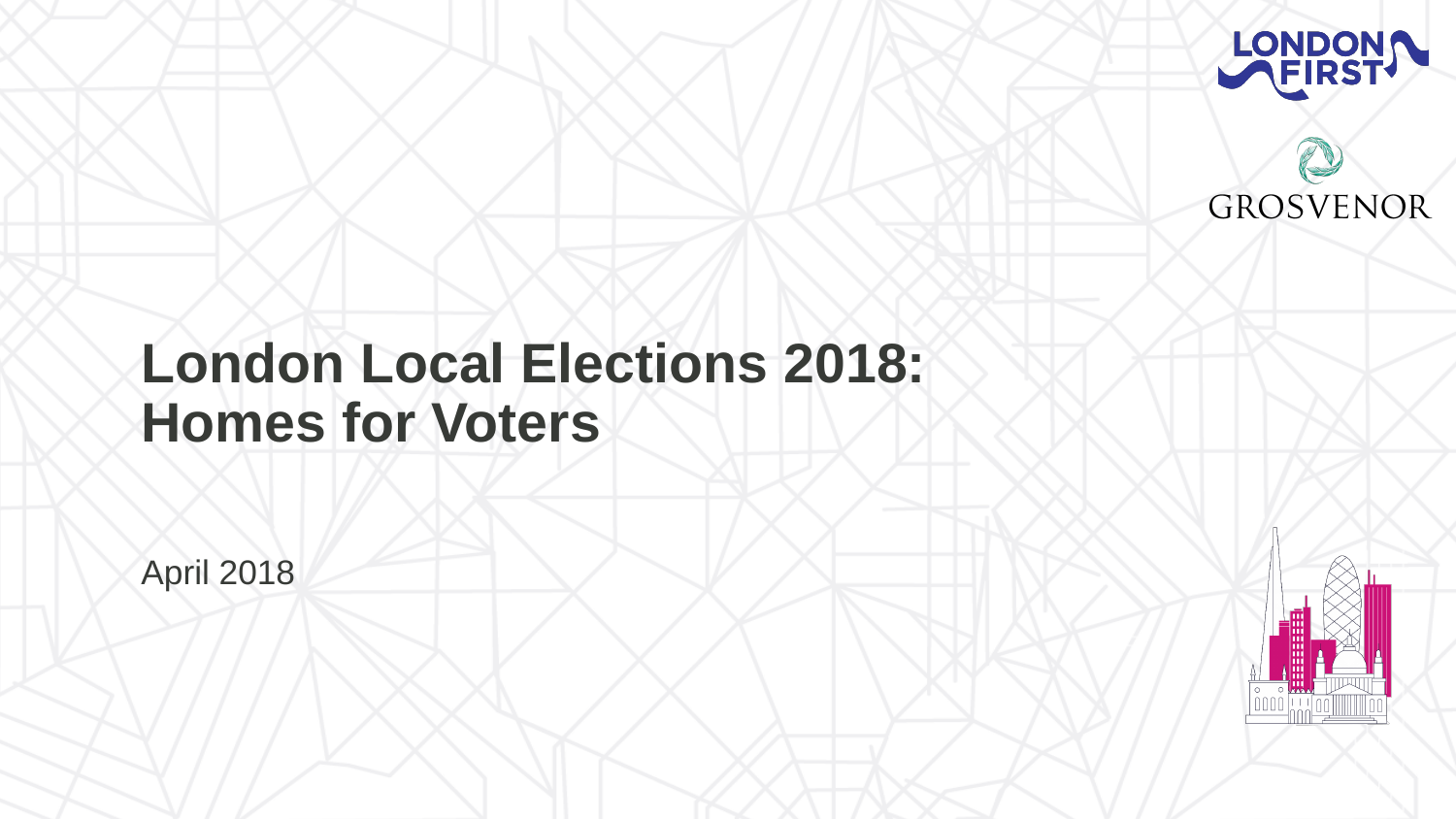In March 2018, London First and Grosvenor commissioned YouGov to survey Londoners and Councillors in London on their views about housing, particularly in relation to the local elections in May 2018. This presentation summarises the key highlights of the survey.

A representative sample of 1,043 Londoners (aged 18+) and 200 London Councillors were surveyed between 13<sup>th</sup>-2 April.





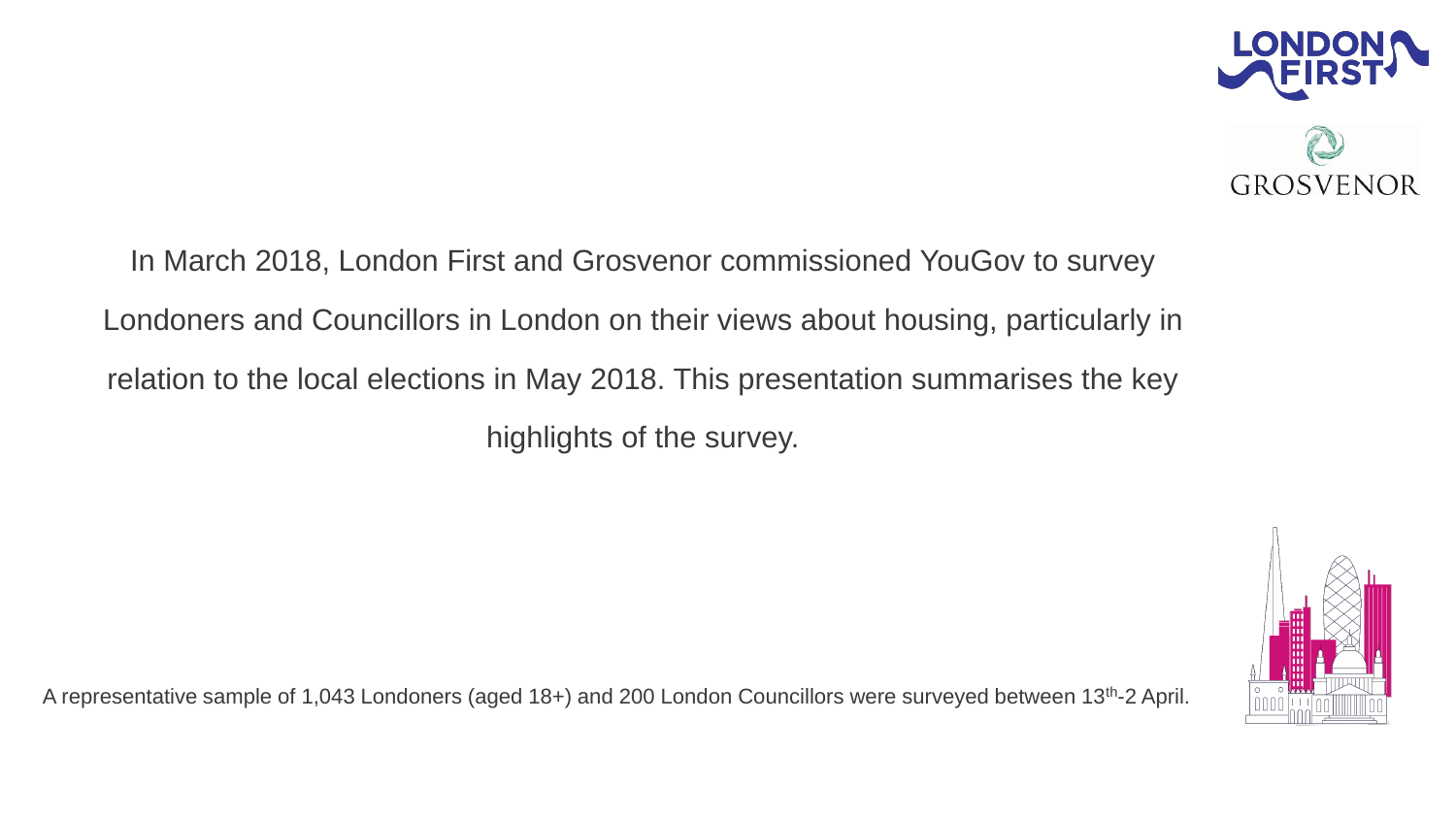### **Summary**

- 1. Ahead of the local elections in May, housing is a key election issue for Londoners and it's the number one issue for those who rent
- 2. 74% of Londoners and 90% of councillors agree there is a shortage of homes in London. With regard to a shortage in their local area, this falls to 57% for Londoners but stays roughly the same for councillors at 87%
- 3. 43% of Londoners would be more favourable towards a politician who supports building more homes in their local area, but only 29% of councillors believe they would receive more backing from voters if they supported more housebuilding in their local area
- 4. Over half of Londoners (57%) think there is a housing shortage in their local area and support new housing being built locally. 26% of Londoners think no new homes should be built in their local area 5. Most councillors (42%) cite a lack of public funding as the main challenge to building more homes
- in their local council area followed by a lack of land (20%)
- 6. Of those Londoners who oppose more homes being built in their local area, 38% said they'd be more supportive if more affordable housing was included







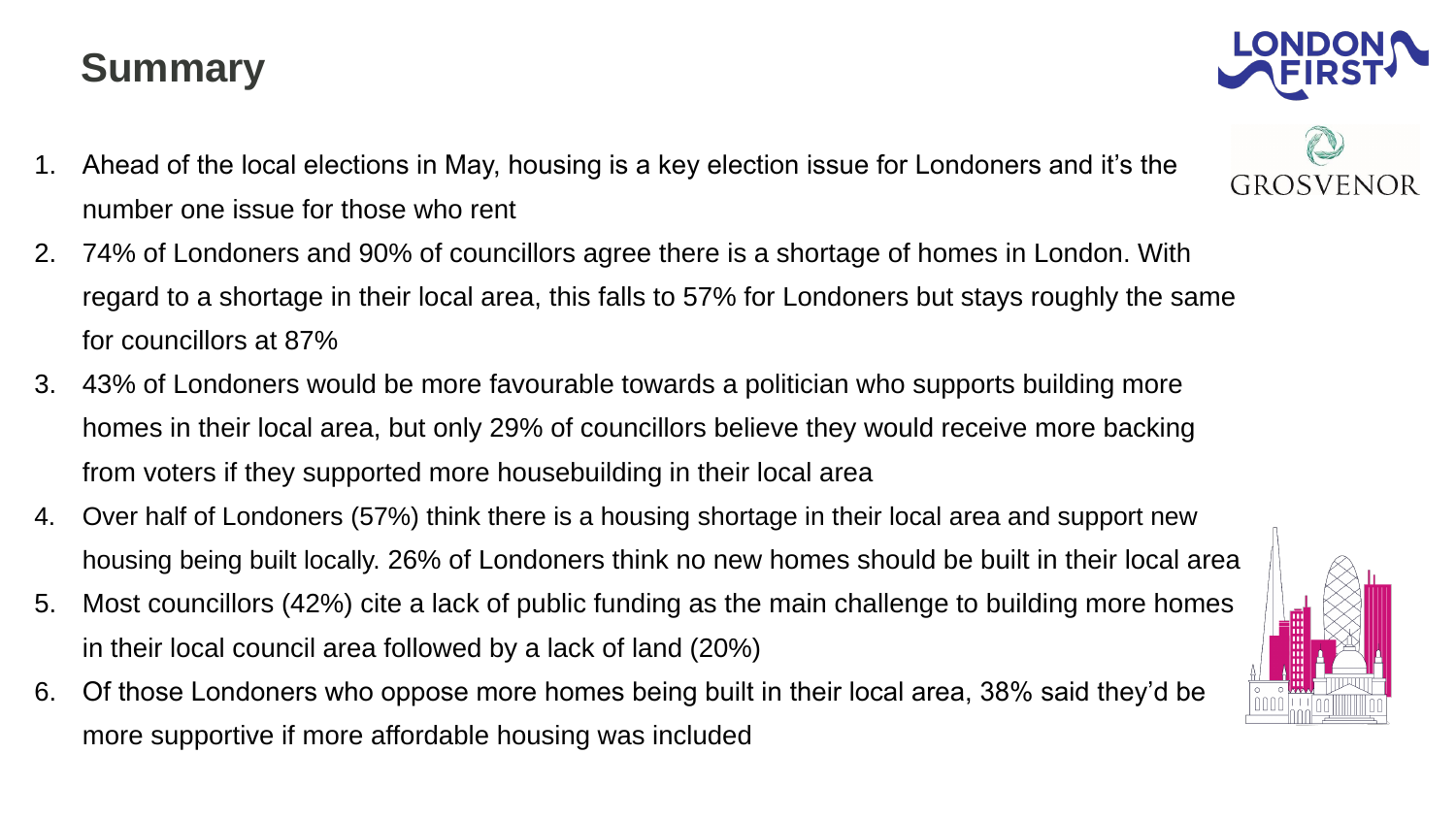### **Housing influences how Londoners will vote**

- Heading in to the local elections, the issues that will help determine how Londoners vote are Brexit (44%), the NHS (39%) and housing (31%) • Brexit and health largely fall outside the scope of councils, so the main borough
- level concern of Londoners is housing
- This is particularly the case for London's renters with housing being the top issue that will determine how they vote
- 39% of 25-49 year olds say housing is a top three issue for them



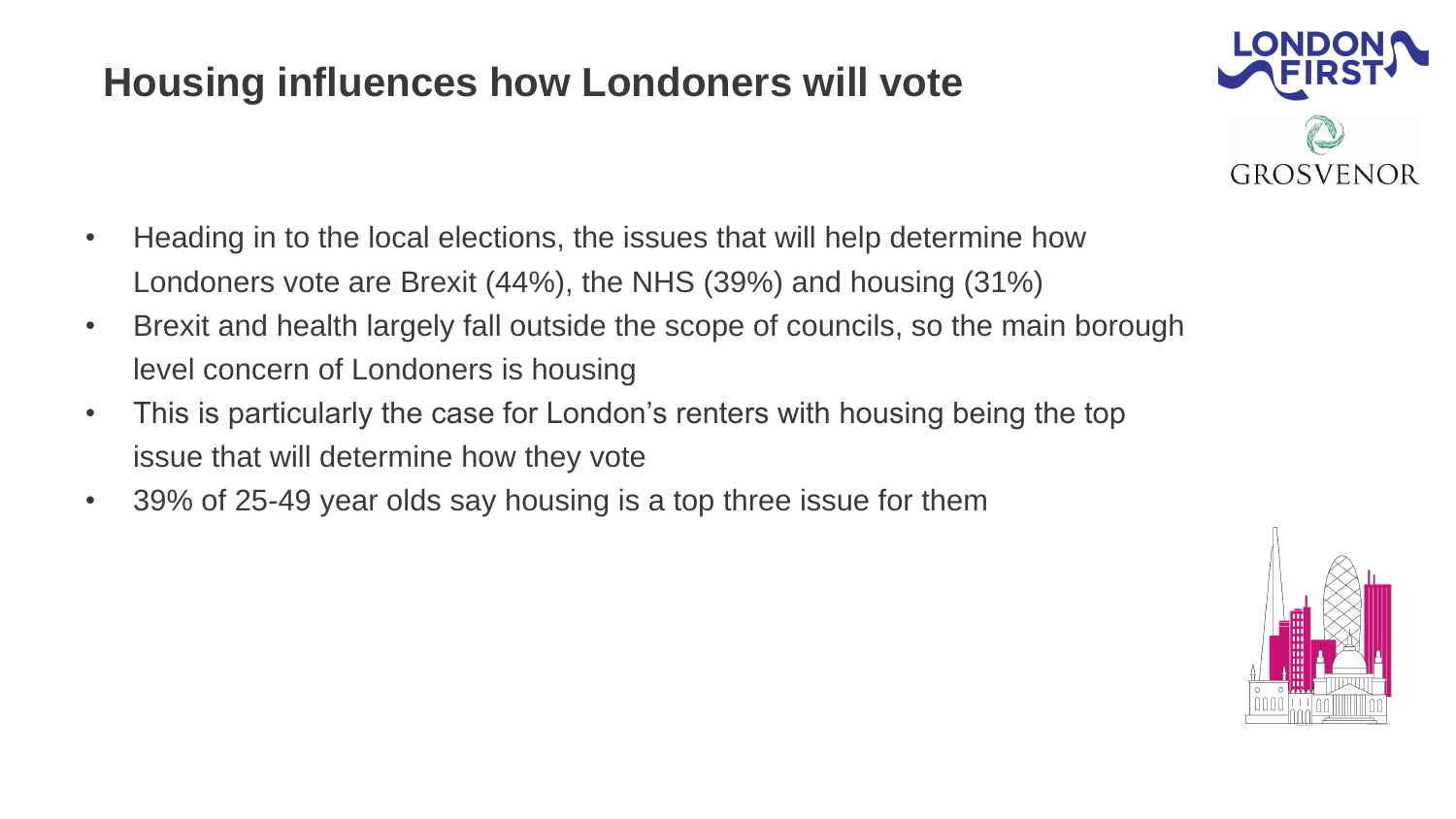#### **Housing ranks high as a concern with renters and millennials, as well as with Generations X and Y**



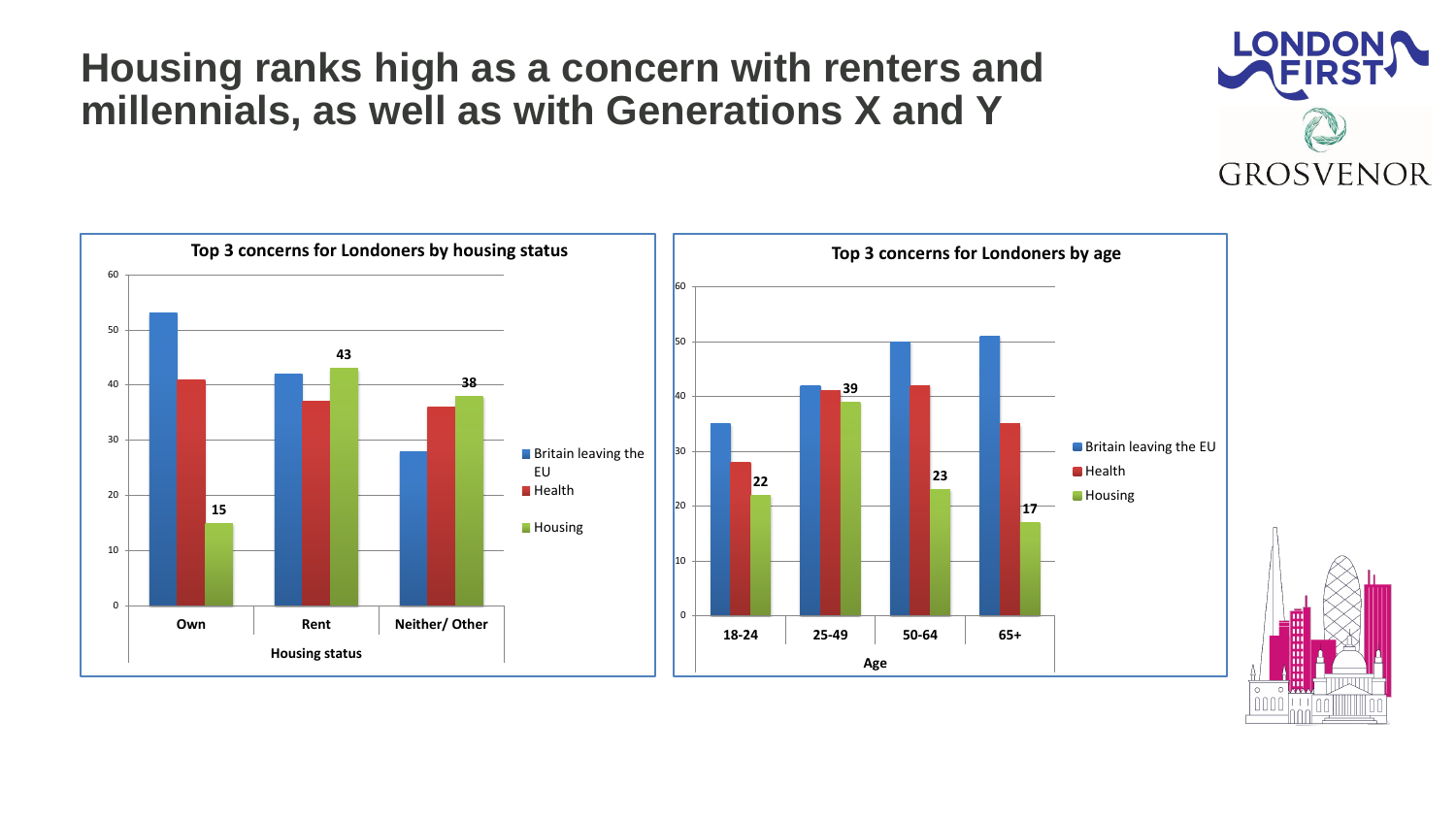### **Most Londoners agree there's a housing shortage…**

- 74% of Londoners think there's a housing shortage, with little variation across voting intention, age, income level, housing status or location
- Renters (80%) are more likely to think there's a shortage than home owners (70%)
- 76% of inner Londoners and 74% of outer Londoners agree there's a housing shortage
- It's not an issue confined to lower income earners either, with 73% of wealthier respondents in grades ABC1 agreeing that London has too few homes









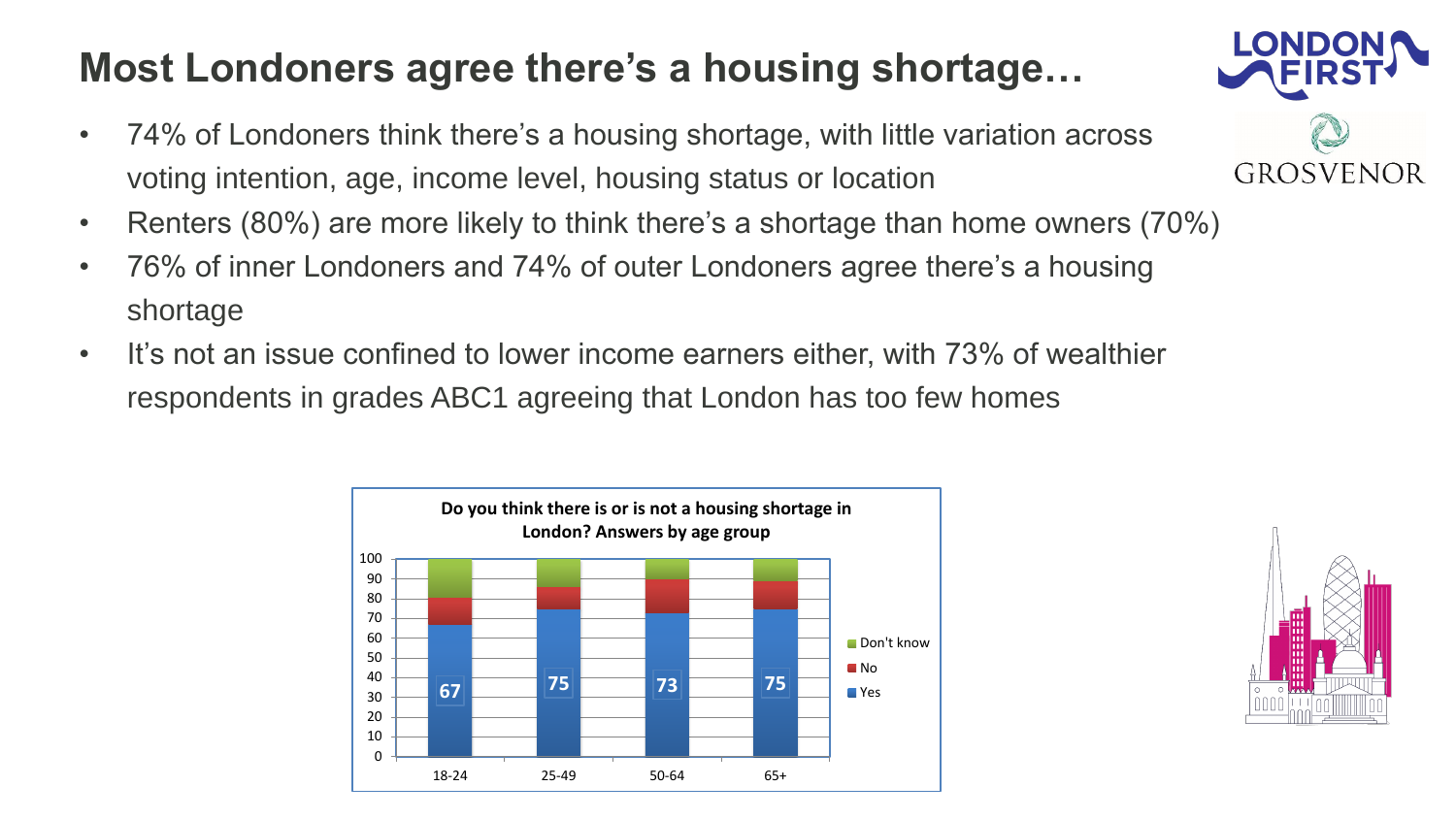#### **… and councillors agree there is a housing shortage in London as a whole, as well as in their local area**

• Around 90% of councillors believe there is a housing shortage in London as well as in their local area



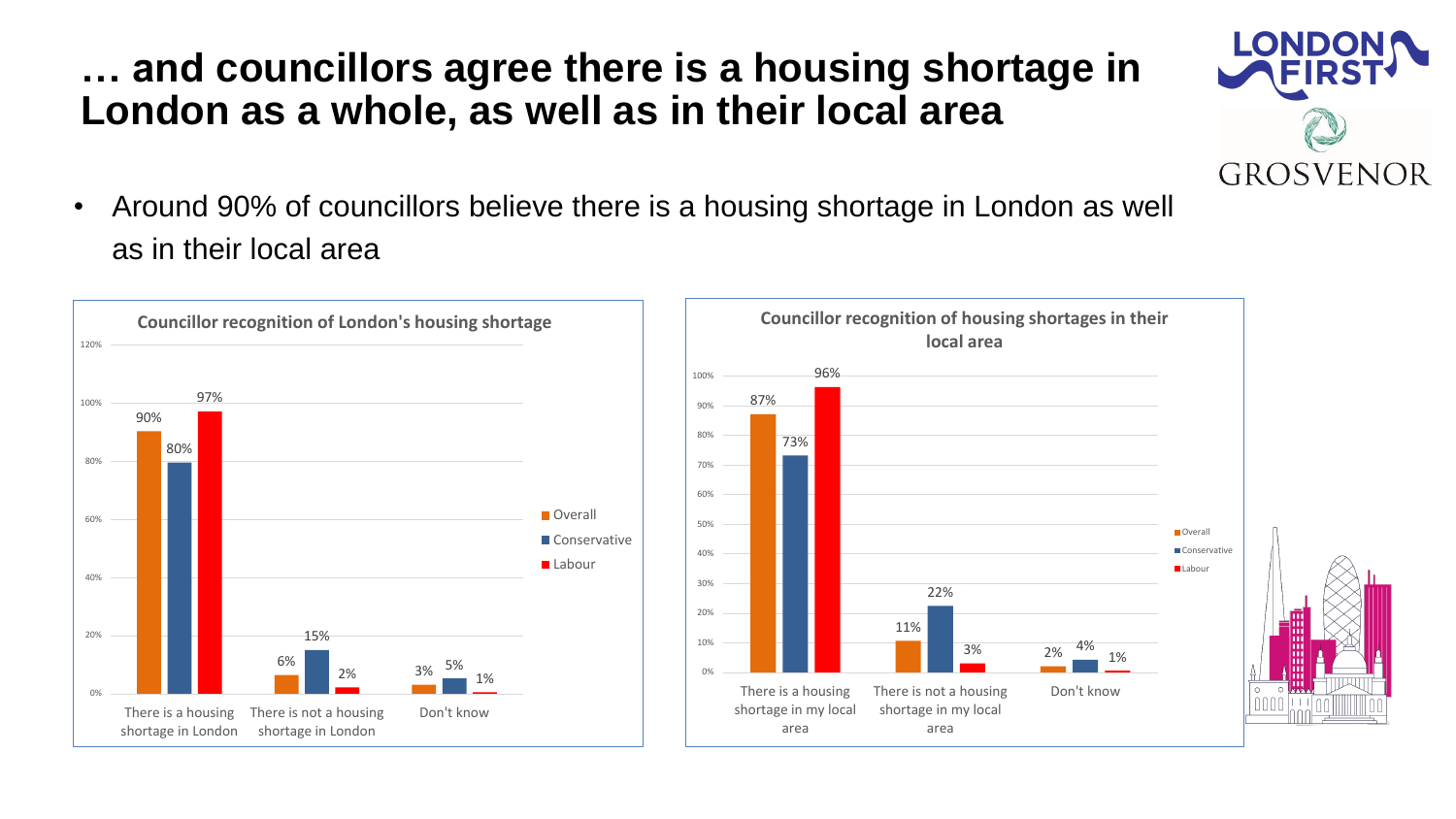### **Who is most responsible for ensuring enough homes are built?**

- While Londoners consider housing a top issue going in to the local elections, only 13% consider their council as being most responsible for delivering housing
- 45% of Londoners think government is most responsible, with just 4% seeing developers as responsible





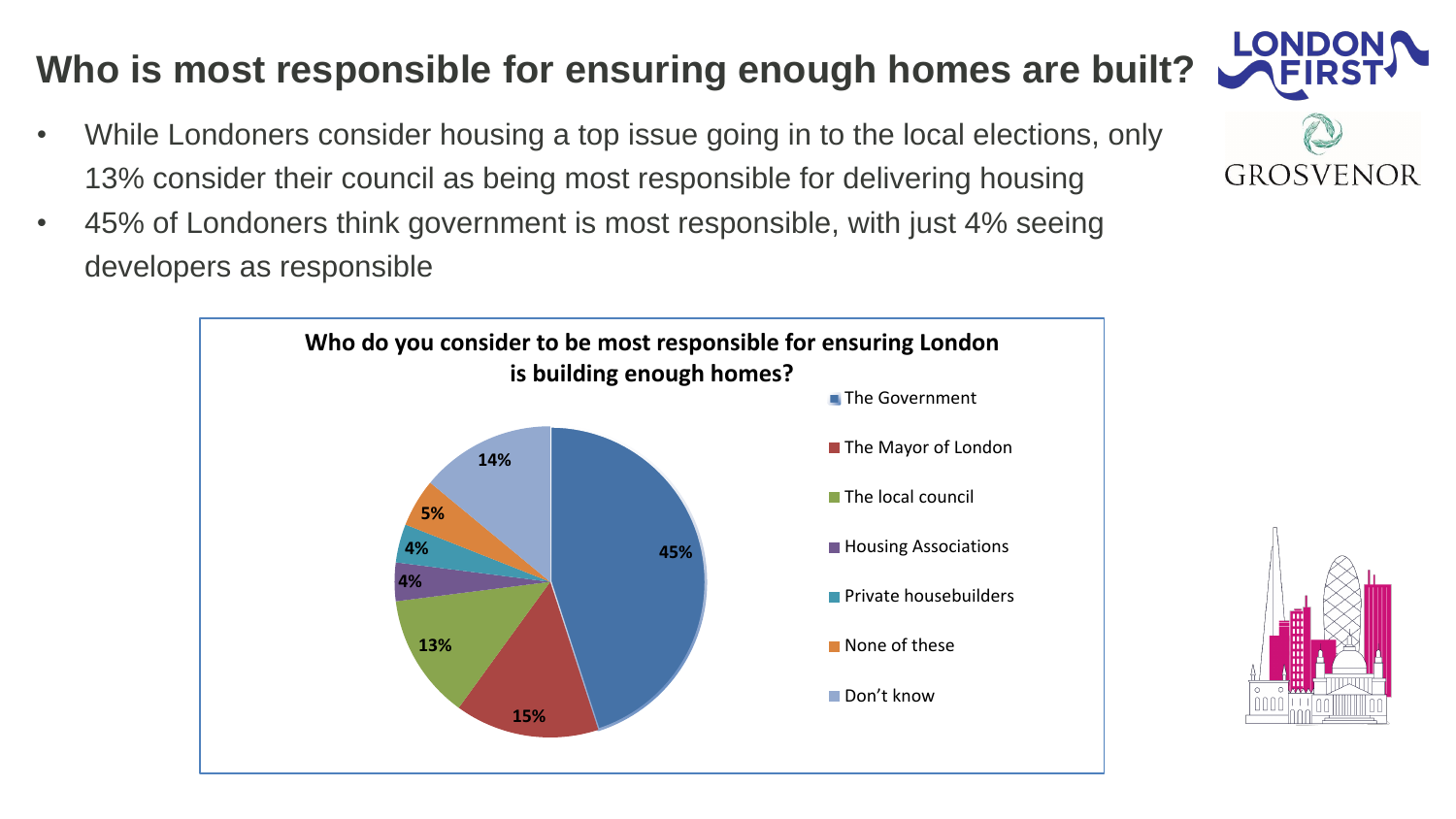### **Local housing shortages and support more for housebuilding**

- Over half Londoners (57%) think there is a housing shortage in their local area and support new housing being built locally
- 23% of Londoners don't believe their local area has a shortage of homes and 26% wouldn't support more housebuilding in their local area
- 68% of renters believe there is a housing shortage locally and support more housing being built in their local area
- 
- 63% of inner Londoners and 25-49 year olds support new homes being built locally • The lowest support for new homes being built locally is from the 65+ and home owning categories; around 40% said there should be no more new homes built in their local area





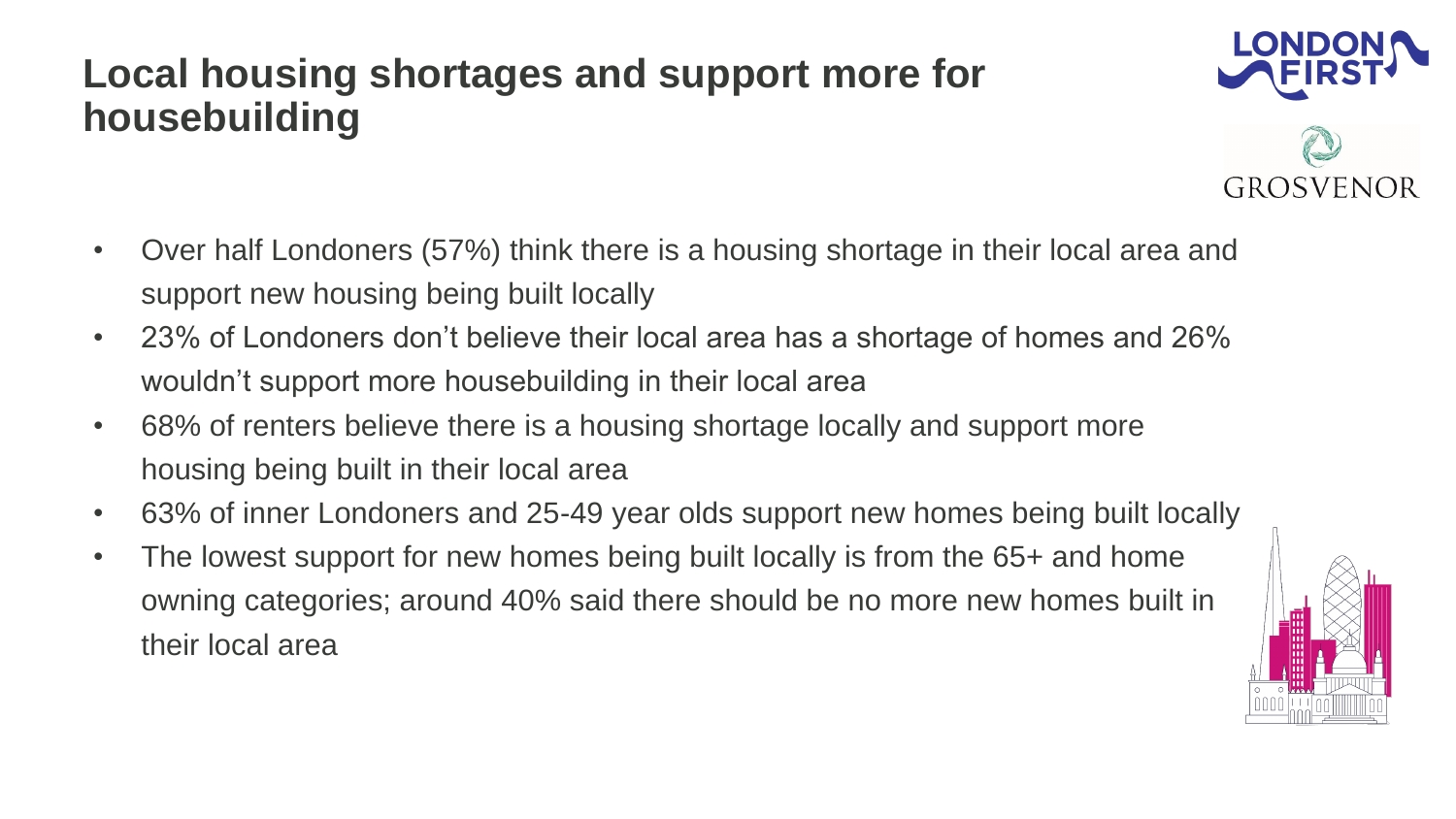





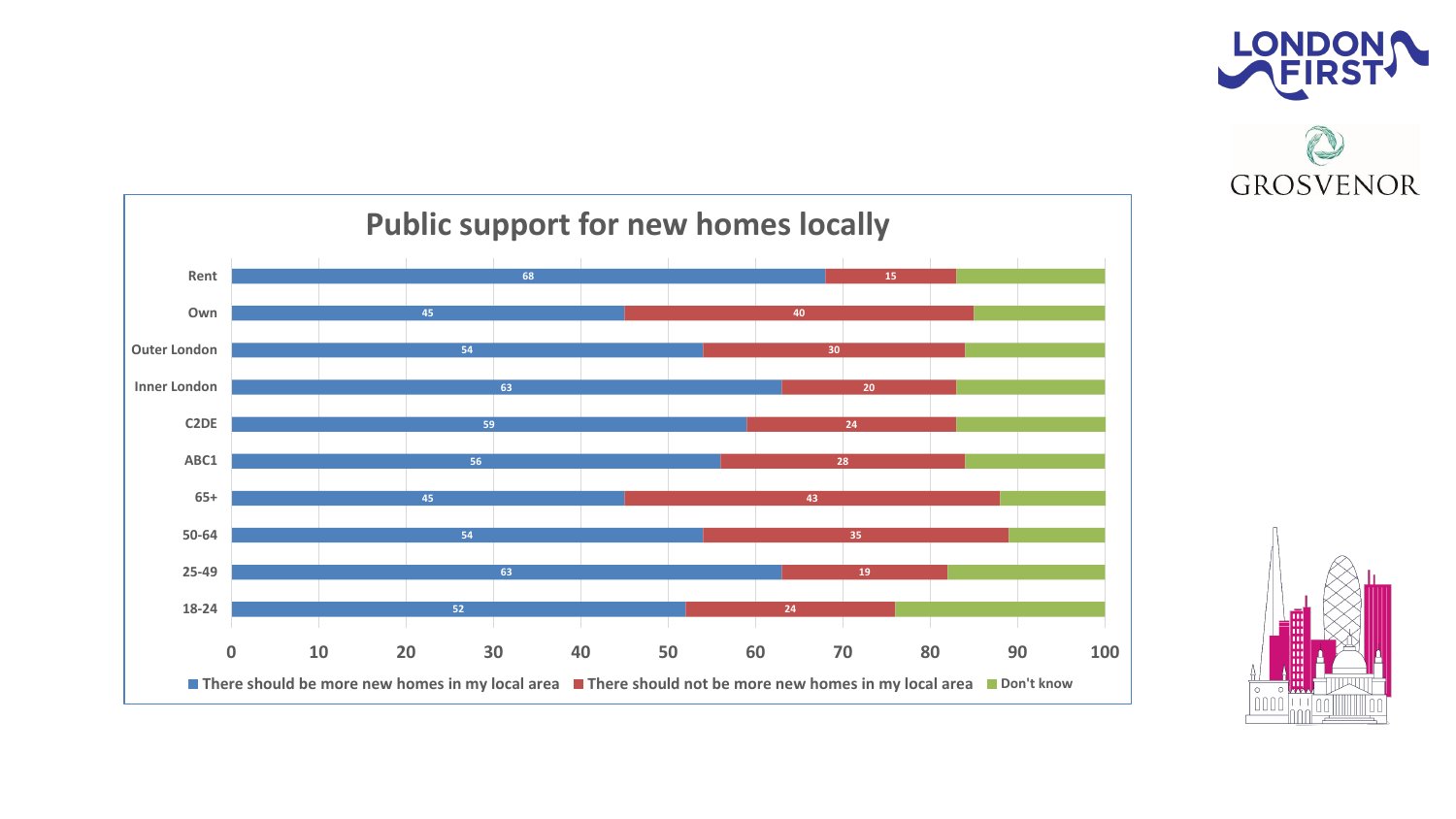### **Votes to be won for building more homes**

- 43% of Londoners would feel more favourable towards a local politician who supported building more homes in their area with only 15% less favourable
- This favorability rises to 51% among inner Londoners and renters, and to 45%+ among the under 50s





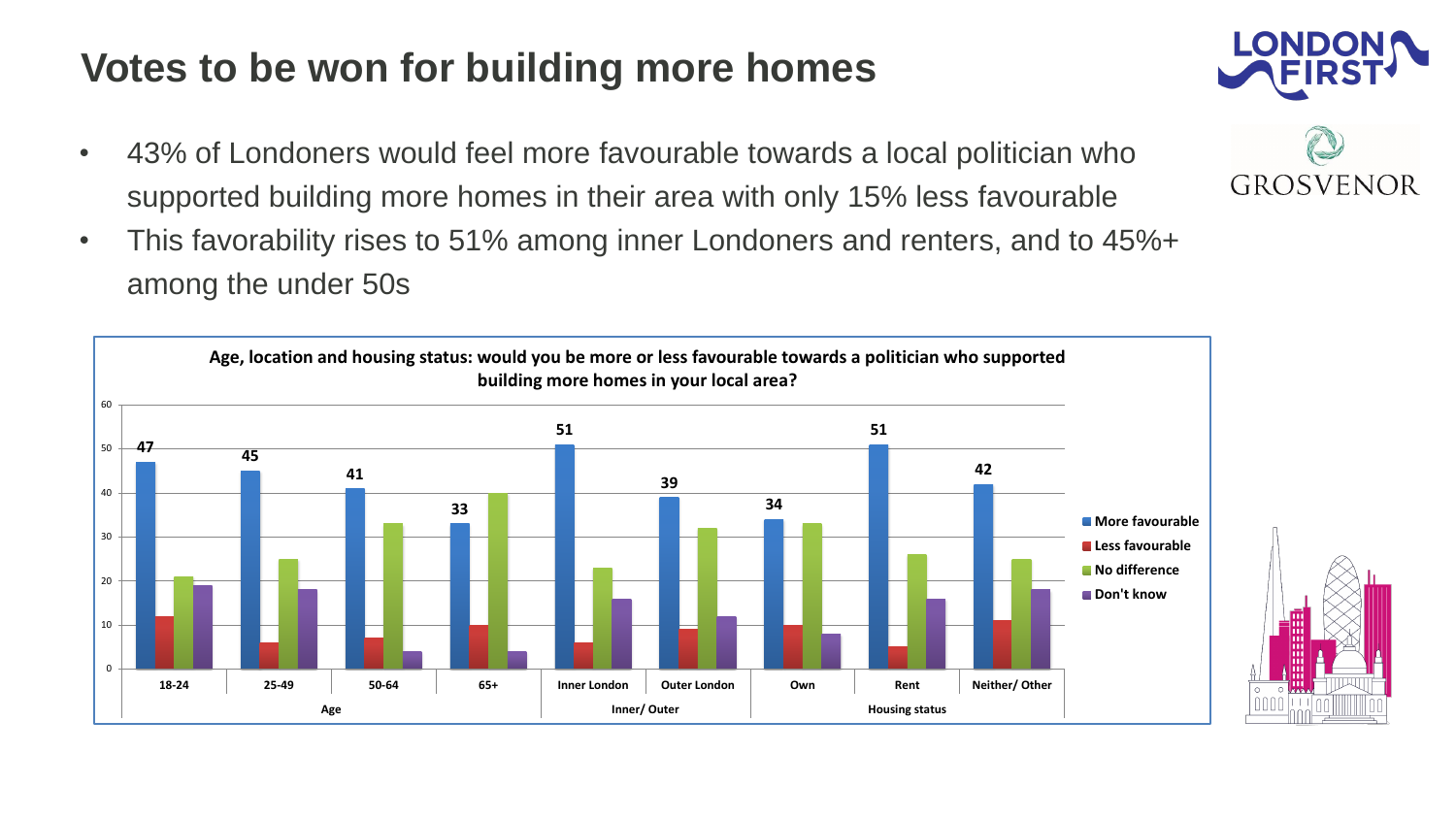• 28% of councillors believe they would receive less support from voters if they were to support more housebuilding in their local area, yet 43% of Londoners say they would think more favourably towards a local politician who backed building more homes in their local area

#### **Councillor's underestimate the support for building more homes in their local area**









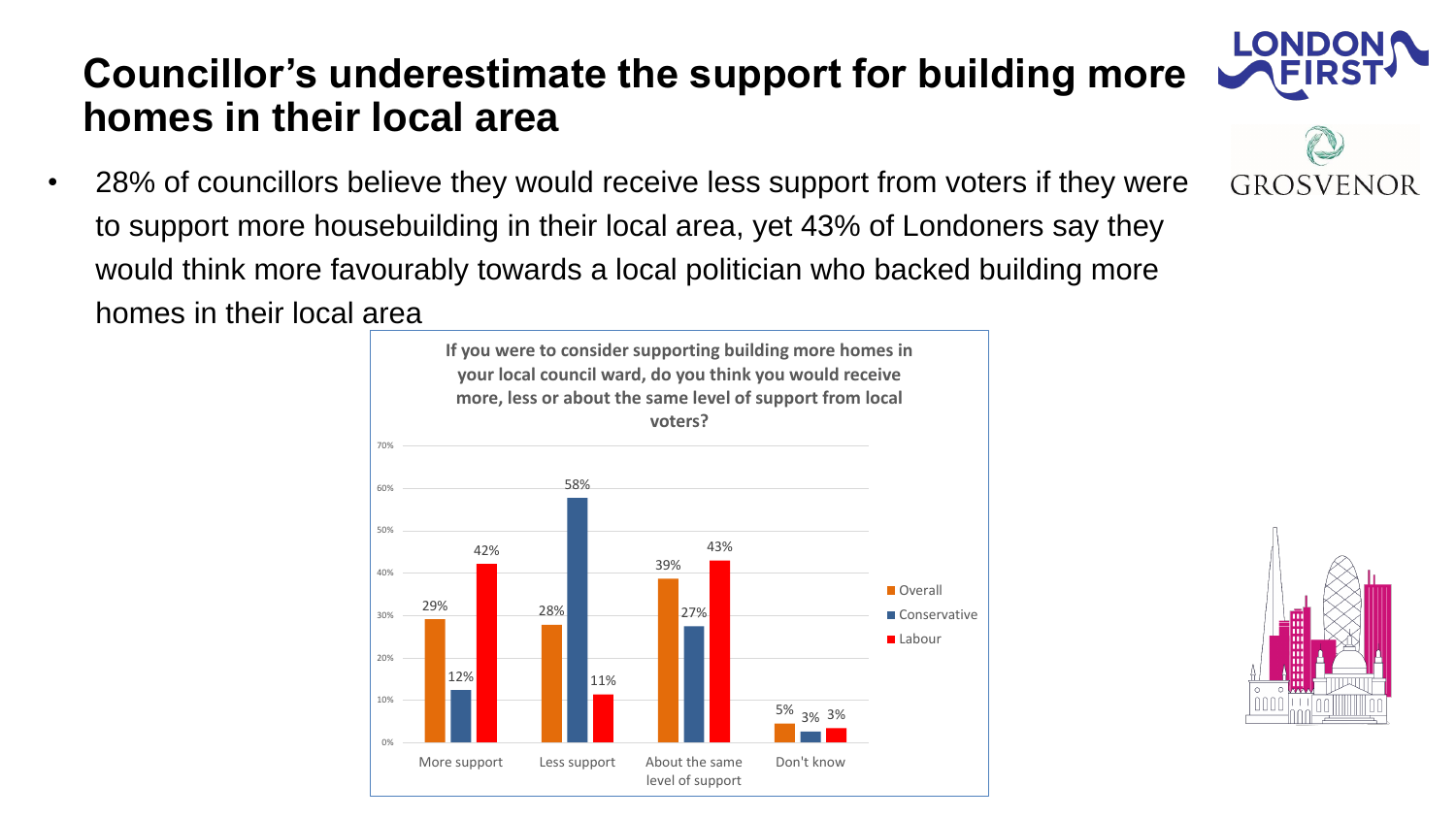#### **Councillors perception of the challenges to building more homes in their local area**

• 44% of councillors believe a lack of public money is the main challenge to building more homes followed by 20% saying a lack of available land





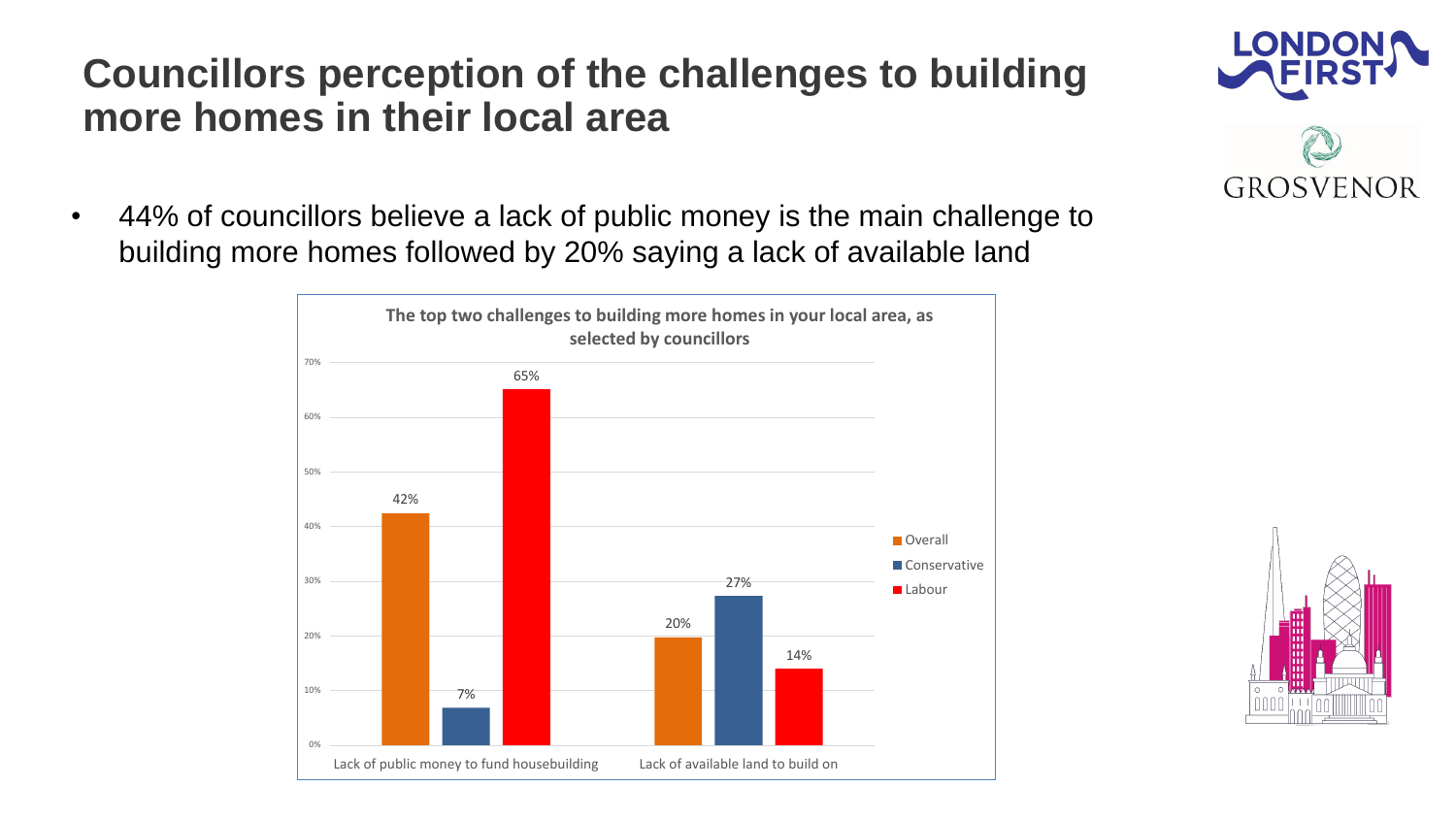## **How the housing shortage affects Londoners**

- Of those who agree there's a housing shortage in their local area, when asked how it was affecting them or their family 41% said an inability to find a suitable place to buy
- For the under 25s, the top three impacts of a housing shortage are being unable to find a suitable rental property (47%), struggling to pay their rent (34%) and having to live in over-crowded conditions (28%)









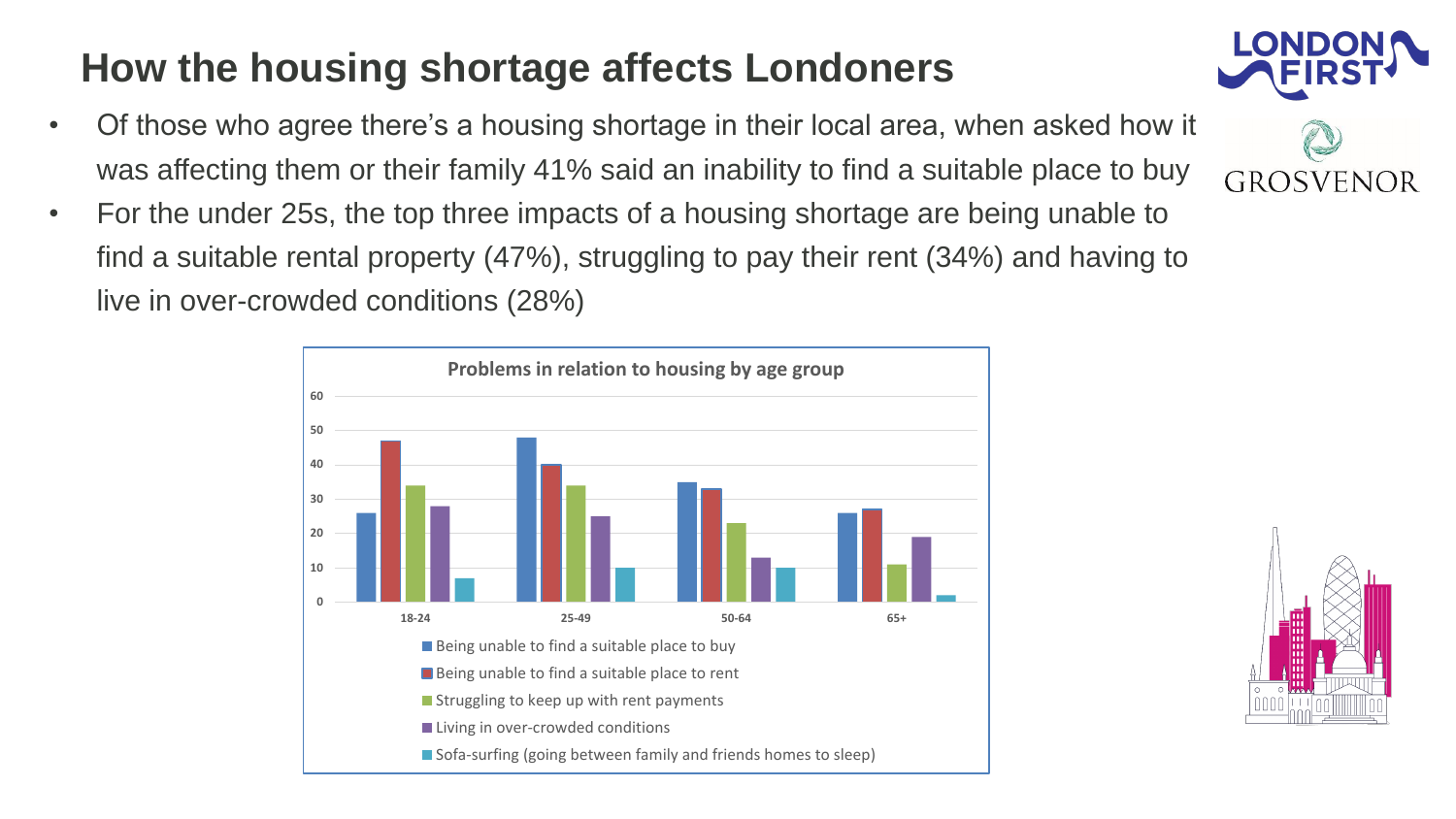#### **More affordable housing, community facilities and transport might help to get more homes built**

• Among the 26% of Londoners who don't support more homes being built in their local area, more affordable housing is cited as the key driver to winning over their support for new homes followed by improved facilities and new or improved transport